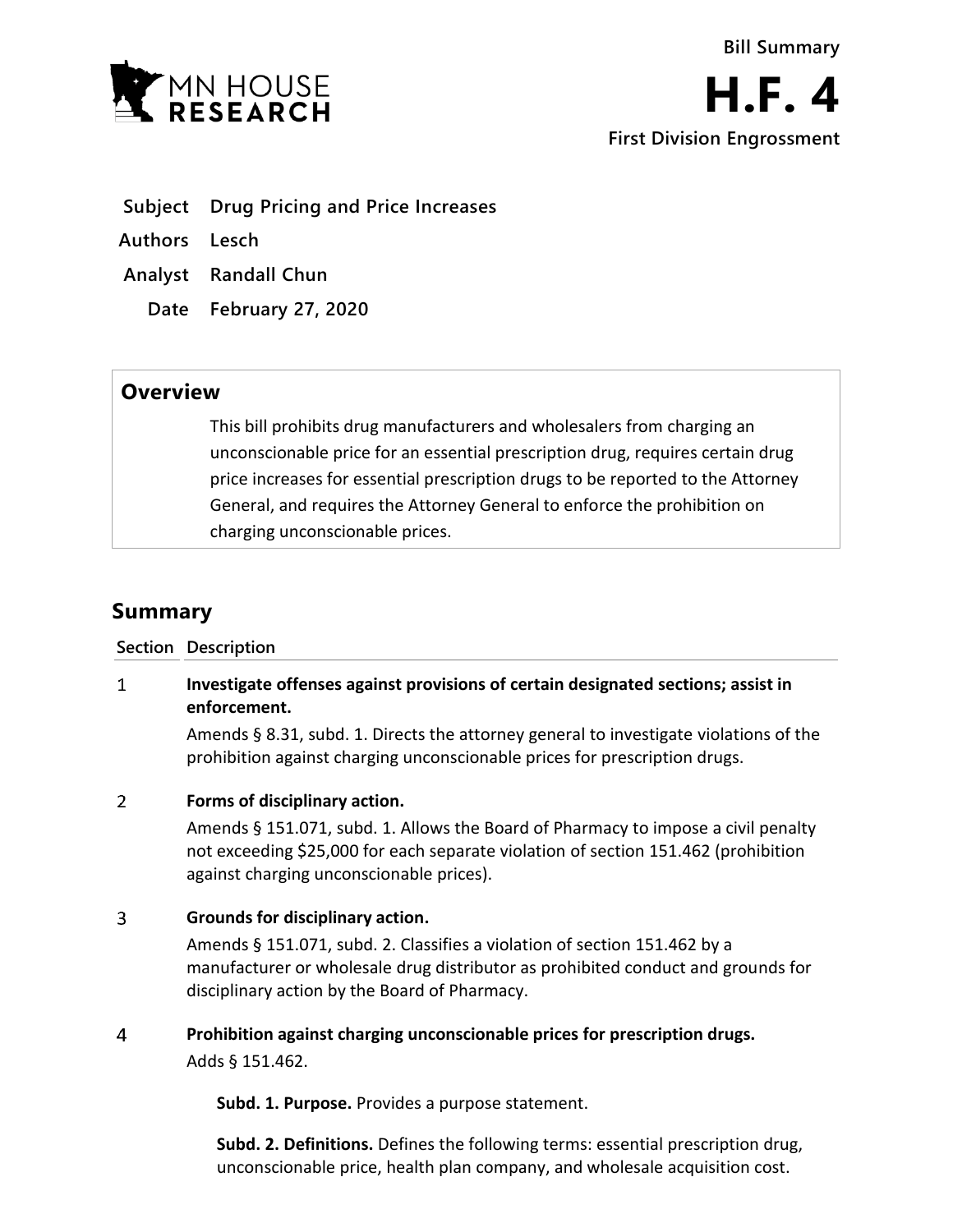## **Section Description**

"Essential prescription drug" is defined as a drug that is prescribed in Minnesota: (1) that is either: (i) covered by MA or a Minnesota Medicare Part D plan; or (ii) has been designated by the commissioner of human services as an essential medicine; and

(2) for which the wholesale acquisition cost in various formats exceeds \$80. The term also includes drug-device combination products.

"Unconscionable price" means a price that: (1) is not justified by the costs of inventing, producing, selling, and distributing the drug and expanding access to the drug; and (2) applies to an essential prescription drug sold to: (i) consumers in Minnesota; (ii) the commissioner of human services for use in a Minnesota public healthcare program; or (iii) a health plan company providing care to Minnesota consumers, and the consumer, commissioner, or health plan company has no meaningful choice about whether to purchase the drug, because there is no comparable drug sold in Minnesota whose price is justified.

**Subd. 3. Prohibition.** Prohibits a manufacturer or wholesale drug distributor from charging or causing to be charged an unconscionable price for an essential prescription drug. States that it is not a violation for a wholesale drug distributor to increase the price of the drug if this is directly attributable to additional costs imposed by the manufacturer.

**Subd. 4. Commissioner of human services; list of essential prescription drugs.** Allows the commissioner of human services, in consultation with the DHS formulary committee, to designate essential medicines. Requires the commissioner to maintain a list of all essential prescription drugs on the agency website. Exempts the commissioner from rulemaking under chapter 14 when designating essential medicines and compiling the list of essential prescription drugs.

**Subd. 5. Notification of attorney general.** Requires the Board of Pharmacy, the commissioner of human services, and health plan companies to notify the Attorney General of any increase, during a one-year period, of 15 percent of more in the price of an essential prescription drug sold in Minnesota.

**Subd. 6. Attorney general's office to confer with drug manufacturer or distributor.** Requires the attorney general, in order to bring an action for charging an unconscionable price, to provide the manufacturer or distributor with an opportunity to meet with the attorney general to justify the price of the essential prescription drug.